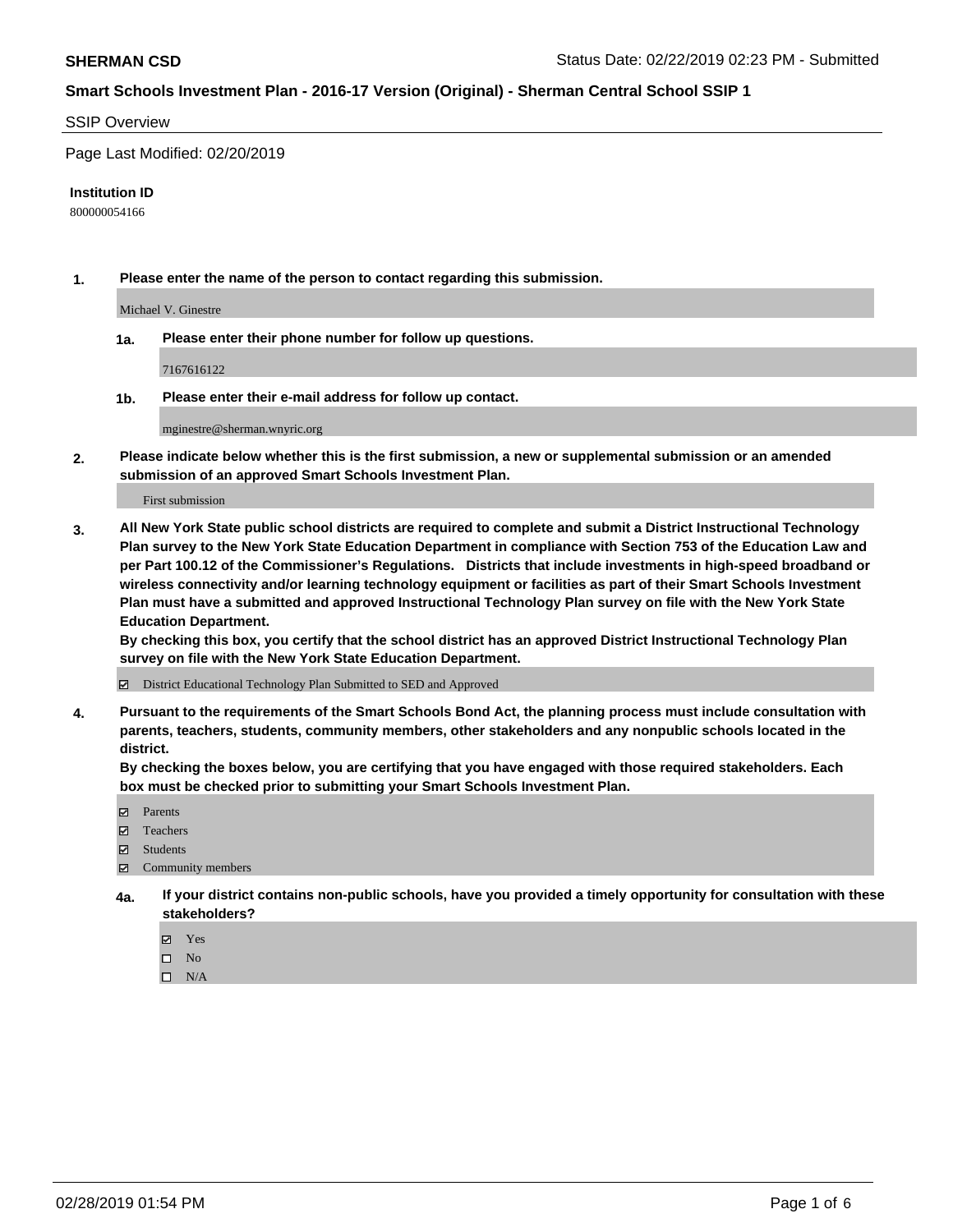#### SSIP Overview

Page Last Modified: 02/20/2019

#### **5. Certify that the following required steps have taken place by checking the boxes below: Each box must be checked prior to submitting your Smart Schools Investment Plan.**

- The district developed and the school board approved a preliminary Smart Schools Investment Plan.
- $\boxtimes$  The preliminary plan was posted on the district website for at least 30 days. The district included an address to which any written comments on the plan should be sent.
- $\boxtimes$  The school board conducted a hearing that enabled stakeholders to respond to the preliminary plan. This hearing may have occured as part of a normal Board meeting, but adequate notice of the event must have been provided through local media and the district website for at least two weeks prior to the meeting.
- The district prepared a final plan for school board approval and such plan has been approved by the school board.
- $\boxtimes$  The final proposed plan that has been submitted has been posted on the district's website.
- **5a. Please upload the proposed Smart Schools Investment Plan (SSIP) that was posted on the district's website, along with any supporting materials. Note that this should be different than your recently submitted Educational Technology Survey. The Final SSIP, as approved by the School Board, should also be posted on the website and remain there during the course of the projects contained therein.**

Smart School Investment Plan.pdf

**5b. Enter the webpage address where the final Smart Schools Investment Plan is posted. The Plan should remain posted for the life of the included projects.**

http://shermancsd.org/media/Smart-School-Investment-Plan-1.pdf

**6. Please enter an estimate of the total number of students and staff that will benefit from this Smart Schools Investment Plan based on the cumulative projects submitted to date.**

525

**7. An LEA/School District may partner with one or more other LEA/School Districts to form a consortium to pool Smart Schools Bond Act funds for a project that meets all other Smart School Bond Act requirements. Each school district participating in the consortium will need to file an approved Smart Schools Investment Plan for the project and submit a signed Memorandum of Understanding that sets forth the details of the consortium including the roles of each respective district.**

 $\Box$  The district plans to participate in a consortium to partner with other school district(s) to implement a Smart Schools project.

**8. Please enter the name and 6-digit SED Code for each LEA/School District participating in the Consortium.**

| <b>Partner LEA/District</b> | <b>ISED BEDS Code</b> |
|-----------------------------|-----------------------|
| (No Response)               | (No Response)         |

**9. Please upload a signed Memorandum of Understanding with all of the participating Consortium partners.**

(No Response)

**10. Your district's Smart Schools Bond Act Allocation is:**

\$583,197

**11. Enter the budget sub-allocations by category that you are submitting for approval at this time. If you are not budgeting SSBA funds for a category, please enter 0 (zero.) If the value entered is \$0, you will not be required to complete that survey question.**

|                                              | Sub-<br><b>Allocations</b> |
|----------------------------------------------|----------------------------|
| <b>School Connectivity</b>                   |                            |
| <b>Connectivity Projects for Communities</b> |                            |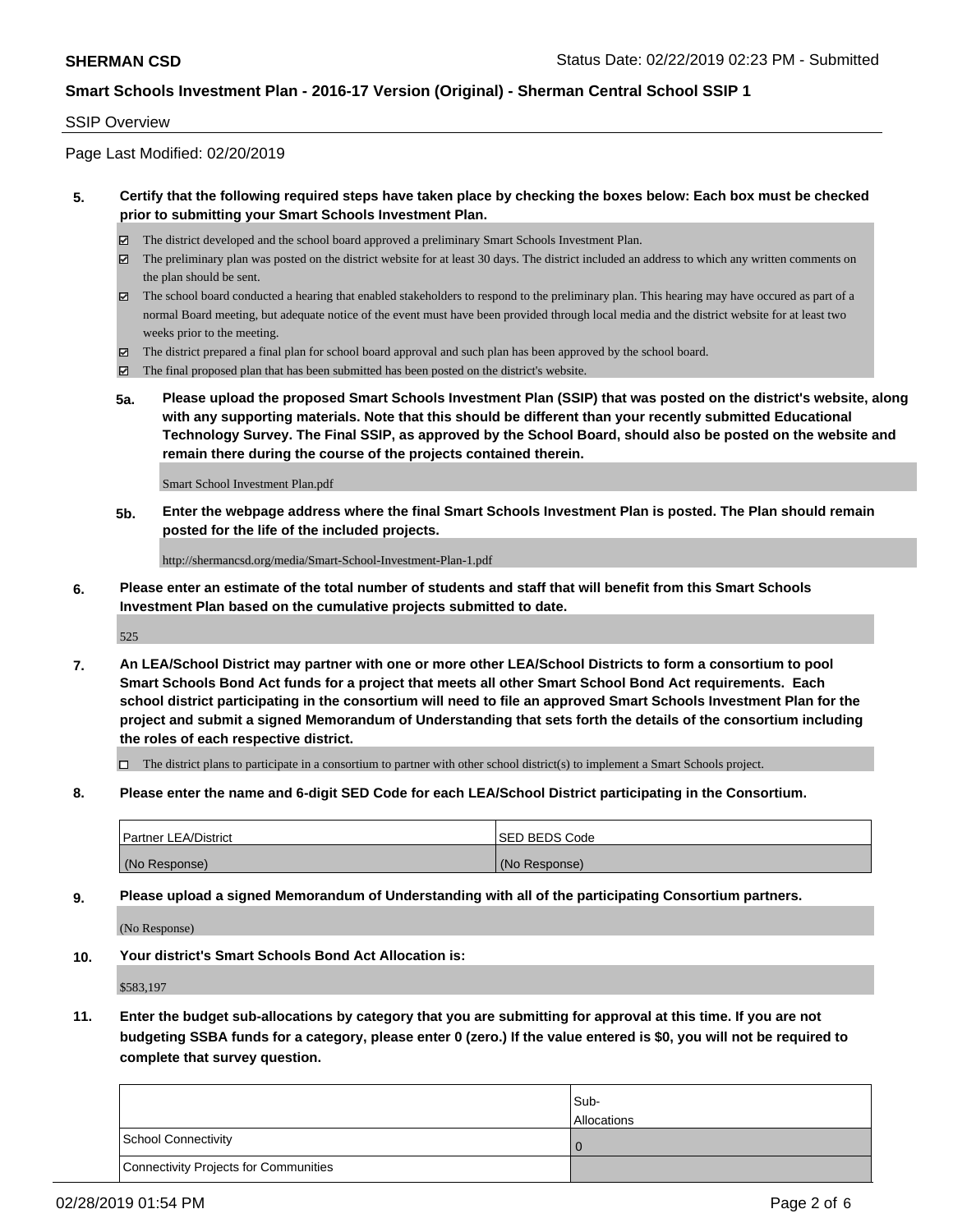# SSIP Overview

Page Last Modified: 02/20/2019

|                                    | Sub-<br>Allocations |
|------------------------------------|---------------------|
|                                    | ω                   |
| Classroom Technology               |                     |
| Pre-Kindergarten Classrooms        |                     |
| Replace Transportable Classrooms   |                     |
| <b>High-Tech Security Features</b> | 384,322             |
| Totals:                            | 384,322             |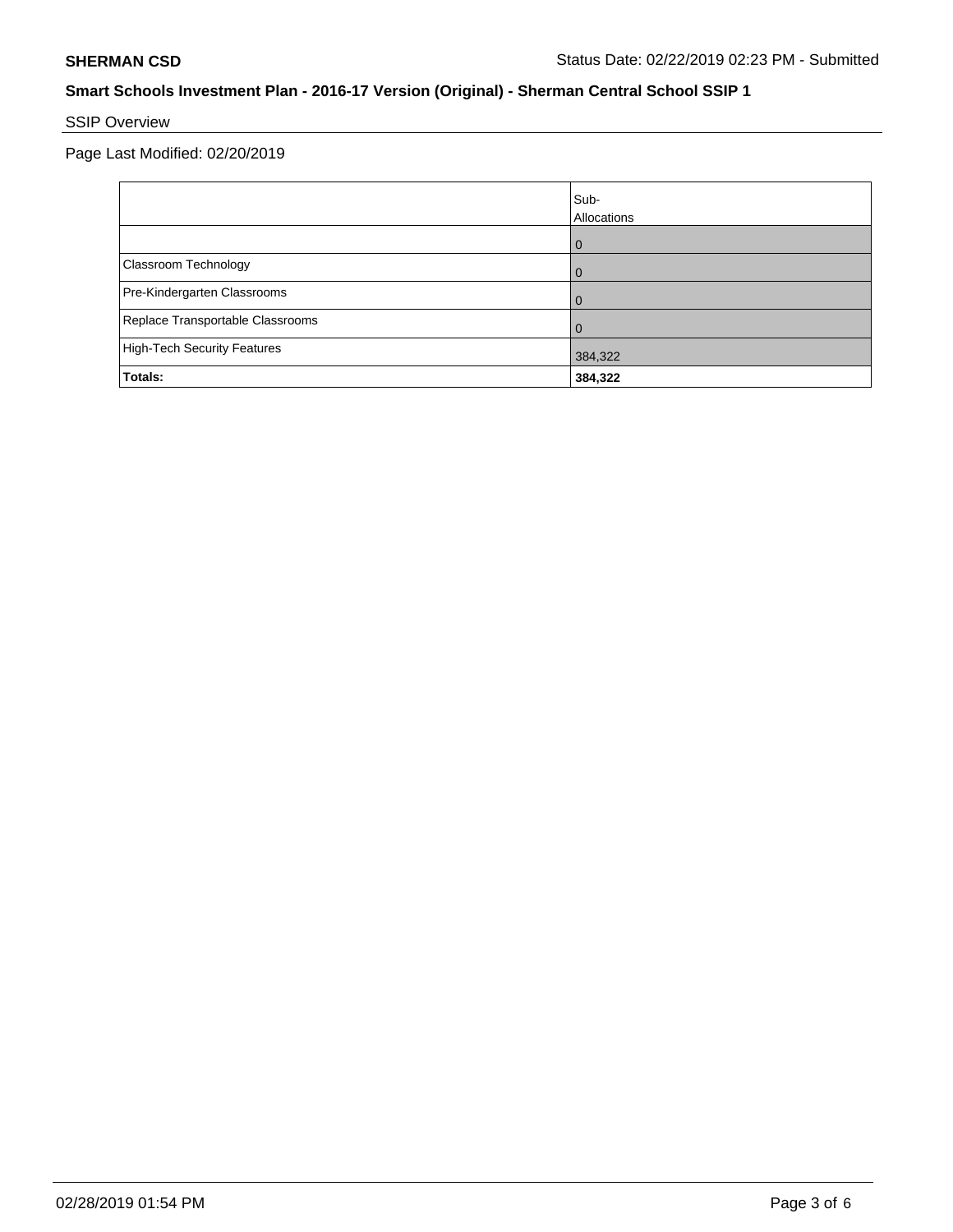#### High-Tech Security Features

#### Page Last Modified: 02/20/2019

#### **1. Describe how you intend to use Smart Schools Bond Act funds to install high-tech security features in school buildings and on school campuses.**

Sherman Central School is in need of a complete security camera system overhaul. The current system is an analog system housed on an in-school server. The system continually crashes where a reboot is needed. The pictures are of low resolution, making it nearly impossible to identify people on the screen. The district is unable to zoom in and out on subjects, and the system is unable to rewind and fast forward easily. The system also has many coverage gaps, and only includes one camera overlooking our entire parking lot and football field across the street. Complete coverage is needed. These limitations severely inhibit our ability to conduct investigations and the old system is a major safety issue for our entire school community. The Sherman Central School SSIP calls for a complete overhaul that would include approximately 67 high-definition digital cameras with the ability to zoom in on subjects, the ability to rewind and move forward in the video, and the ability by administration to conduct remote investigations either over the Web or on a mobile device. We will also look for complete campus coverage that includes the football field, parking lot, and playground that are all across the street. We also want to address all common areas where cameras do not currently cover.

Finally, the plan will include a door hardening project for Door A in the bus loop. This calls for a new frame, door, and electronic access control.

**2. All plans and specifications for the erection, repair, enlargement or remodeling of school buildings in any public school district in the State must be reviewed and approved by the Commissioner. Districts that plan capital projects using their Smart Schools Bond Act funds will undergo a Preliminary Review Process by the Office of Facilities Planning.** 

**Please indicate on a separate row each project number given to you by the Office of Facilities Planning.**

| Project Number  |  |
|-----------------|--|
| 062601040001014 |  |
| 062601040001BA1 |  |

- **3. Was your project deemed eligible for streamlined Review?**
	- Yes  $\square$  No
	- **3a. Districts with streamlined projects must certify that they have reviewed all installations with their licensed architect or engineer of record, and provide that person's name and license number. The licensed professional must review the products and proposed method of installation prior to implementation and review the work during and after completion in order to affirm that the work was code-compliant, if requested.**

By checking this box, you certify that the district has reviewed all installations with a licensed architect or engineer of record.

**4. Include the name and license number of the architect or engineer of record.**

| Name                   | License Number |
|------------------------|----------------|
| Young and Wright       | 197841         |
| <b>IBC Engineering</b> | 84922          |

**5. If you have made an allocation for High-Tech Security Features, complete this table.**

**Note that the calculated Total at the bottom of the table must equal the Total allocation for this category that you entered in the SSIP Overview overall budget.**

|                                                      | Sub-Allocation |
|------------------------------------------------------|----------------|
| Capital-Intensive Security Project (Standard Review) |                |
| <b>Electronic Security System</b>                    | 379,879        |
| <b>Entry Control System</b>                          |                |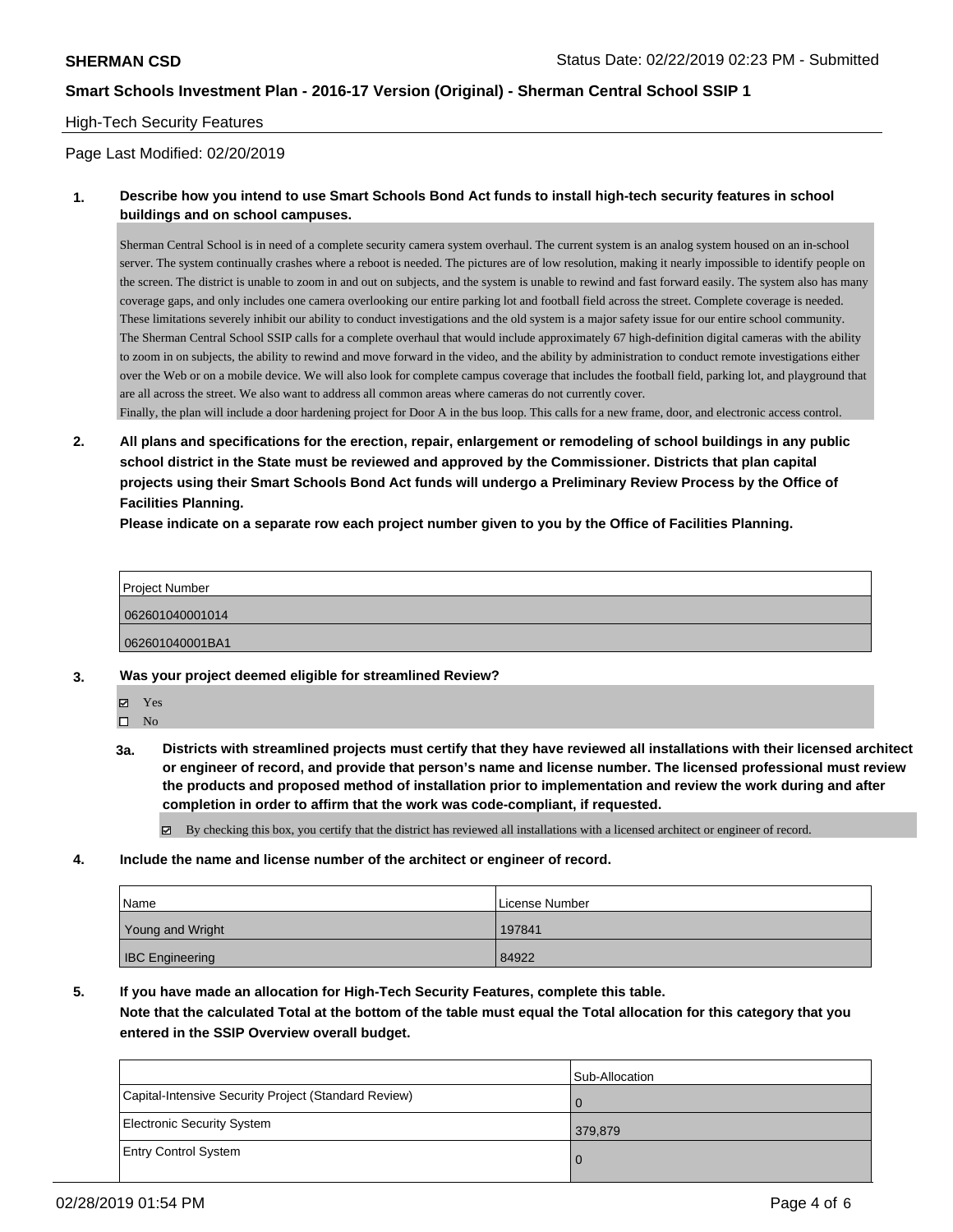# High-Tech Security Features

Page Last Modified: 02/20/2019

|                                 | <b>Sub-Allocation</b> |
|---------------------------------|-----------------------|
| Approved Door Hardening Project | 4,443                 |
| <b>Other Costs</b>              |                       |
| Totals:                         | 384,322               |

**6. Please detail the type, quantity, per unit cost and total cost of the eligible items under each sub-category. This is especially important for any expenditures listed under the "Other" category. All expenditures must be capital-bond eligible to be reimbursed through the SSBA. If you have any questions, please contact us directly through smartschools@nysed.gov.**

**Add rows under each sub-category for additional items, as needed.**

| Select the allowable expenditure<br>type.<br>Repeat to add another item under<br>each type. | Item to be purchased                                                                                | Quantity | Cost per Item  | <b>Total Cost</b> |
|---------------------------------------------------------------------------------------------|-----------------------------------------------------------------------------------------------------|----------|----------------|-------------------|
| <b>Electronic Security System</b>                                                           | Unshielded twisted pair (UTP) cable,<br>solid, plenum #24, 4 pair, category 6                       | 150.00   | 118            | 17,616            |
| <b>Electronic Security System</b>                                                           | Unshielded twisted pair (UTP)<br>connector, RJ45, #24, 4 pair, category<br>5                        | 140.00   | 10             | 1,370             |
| <b>Electronic Security System</b>                                                           | Unshielded twisted pair (UTP) jack,<br>RJ45, category 6,                                            | 140.00   | 15             | 2,040             |
| <b>Electronic Security System</b>                                                           | Patch panel, jack, RJ45/110 type, 48<br>ports                                                       | 3.00     | 670            | 2,010             |
| <b>Electronic Security System</b>                                                           | Closed circuit television system<br>(CCTC0, industrial quality, one station<br>(camera and monitor) | 67.00    | 3,958          | 265,184           |
| <b>Electronic Security System</b>                                                           | <b>Wall Mount</b>                                                                                   | 13.00    | 396            | 5,148             |
| <b>Electronic Security System</b>                                                           | 50 inch flat screen, wall bracket and<br>installation                                               | 1.00     | 5,786          | 5,786             |
| <b>Electronic Security System</b>                                                           | Electric metal tubing (EMT) 3/4                                                                     | 1,200.00 | $\overline{7}$ | 7,909             |
| <b>Electronic Security System</b>                                                           | Wire copper, solid 600 volt, #12, type<br>THWN-THHN, in raceway                                     | 36.00    | 77             | 2,766             |
| <b>Electronic Security System</b>                                                           | Circuit breakers, bolt on, 10k AI.C, 1<br>pole, 120 volt, 15 to 50 amp                              | 6.00     | 94             | 562               |
| <b>Electronic Security System</b>                                                           | Duplex receptacle, grounded, 120 volt,<br>20 amp                                                    | 6.00     | 36             | 212               |
| <b>Electronic Security System</b>                                                           | Patch cords                                                                                         | 67.00    | 28             | 1,876             |
| <b>Electronic Security System</b>                                                           | Access control programming                                                                          | 1.00     | 8,000          | 8,000             |
| <b>Electronic Security System</b>                                                           | NVR Equipment for 67 cameras                                                                        | 1.00     | 59,400         | 59,400            |
| <b>Entry Control System</b>                                                                 | Detection system, door switches,<br>magnetic switch, excl. wires and<br>conduit                     | 6.00     | 222            | 1,332             |